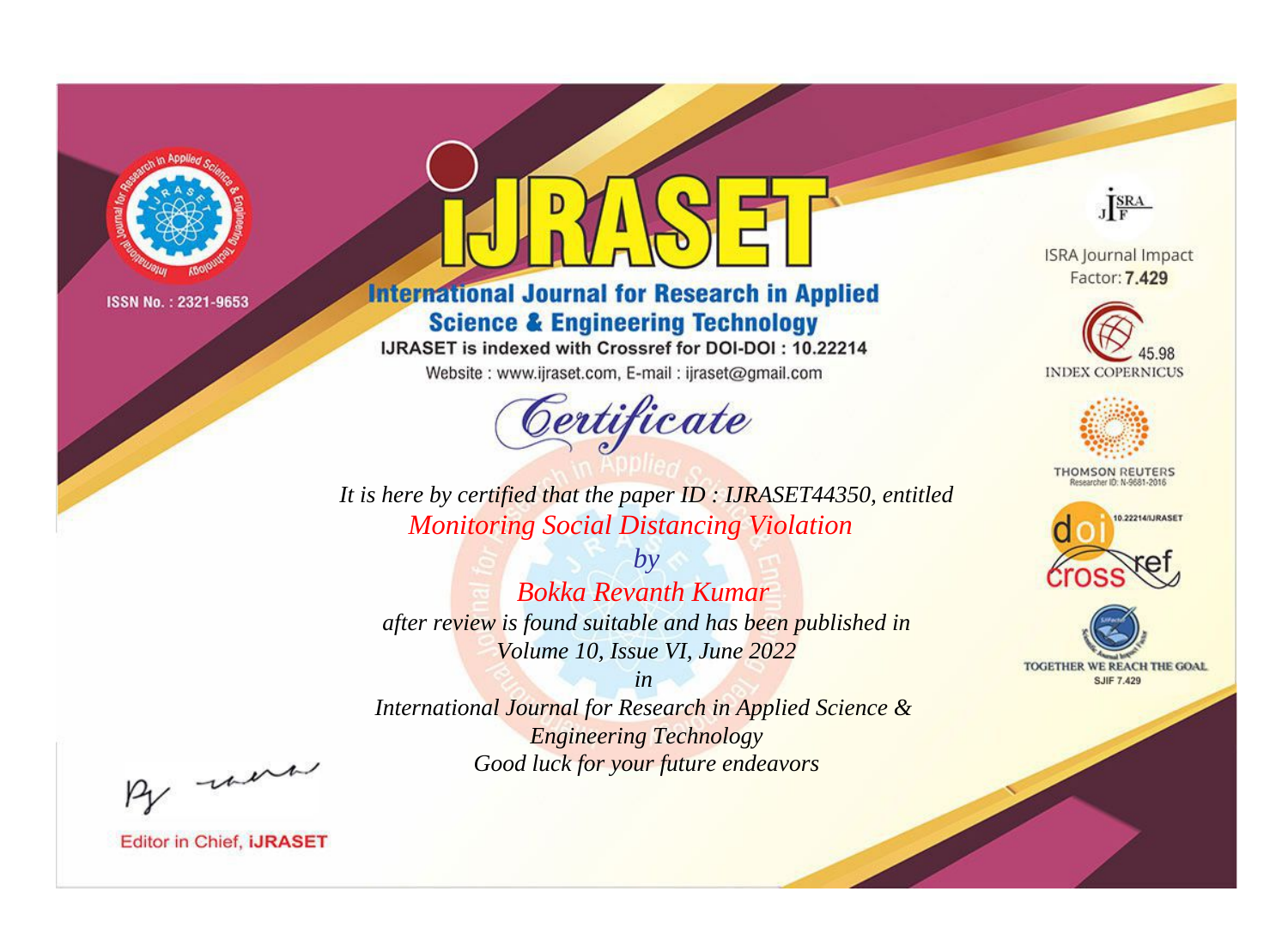

# **International Journal for Research in Applied Science & Engineering Technology**

IJRASET is indexed with Crossref for DOI-DOI: 10.22214

Website: www.ijraset.com, E-mail: ijraset@gmail.com



JERA

**ISRA Journal Impact** Factor: 7.429





**THOMSON REUTERS** 



TOGETHER WE REACH THE GOAL **SJIF 7.429** 

*It is here by certified that the paper ID : IJRASET44350, entitled Monitoring Social Distancing Violation*

*C. Sruthi after review is found suitable and has been published in Volume 10, Issue VI, June 2022*

*by*

*in* 

*International Journal for Research in Applied Science & Engineering Technology Good luck for your future endeavors*

By morn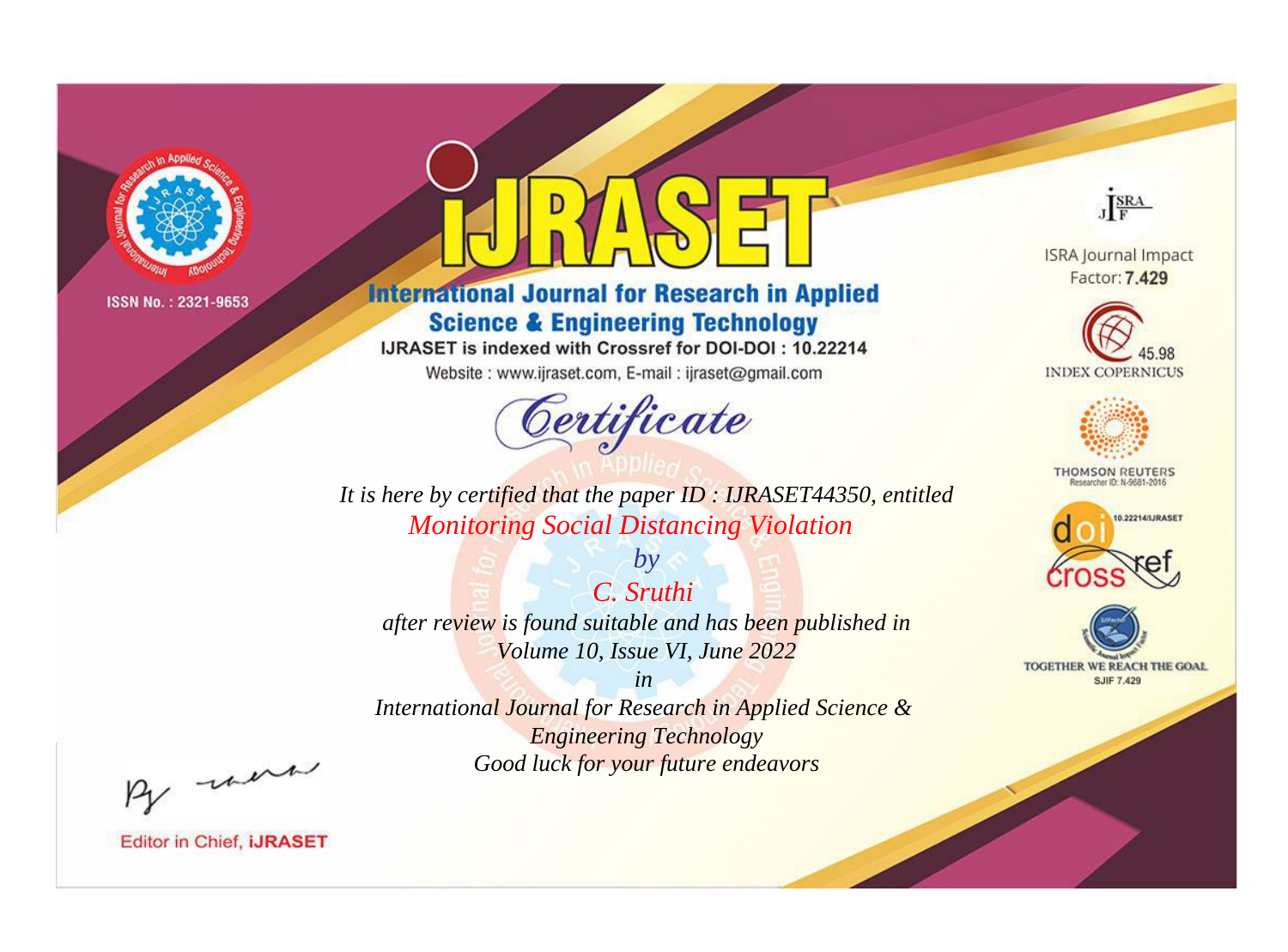

# **International Journal for Research in Applied Science & Engineering Technology**

IJRASET is indexed with Crossref for DOI-DOI: 10.22214

Website: www.ijraset.com, E-mail: ijraset@gmail.com



JERA

**ISRA Journal Impact** Factor: 7.429





**THOMSON REUTERS** 



TOGETHER WE REACH THE GOAL **SJIF 7.429** 

*It is here by certified that the paper ID : IJRASET44350, entitled Monitoring Social Distancing Violation*

*by J Divya Vagdevi after review is found suitable and has been published in Volume 10, Issue VI, June 2022*

*in* 

*International Journal for Research in Applied Science & Engineering Technology Good luck for your future endeavors*

By morn